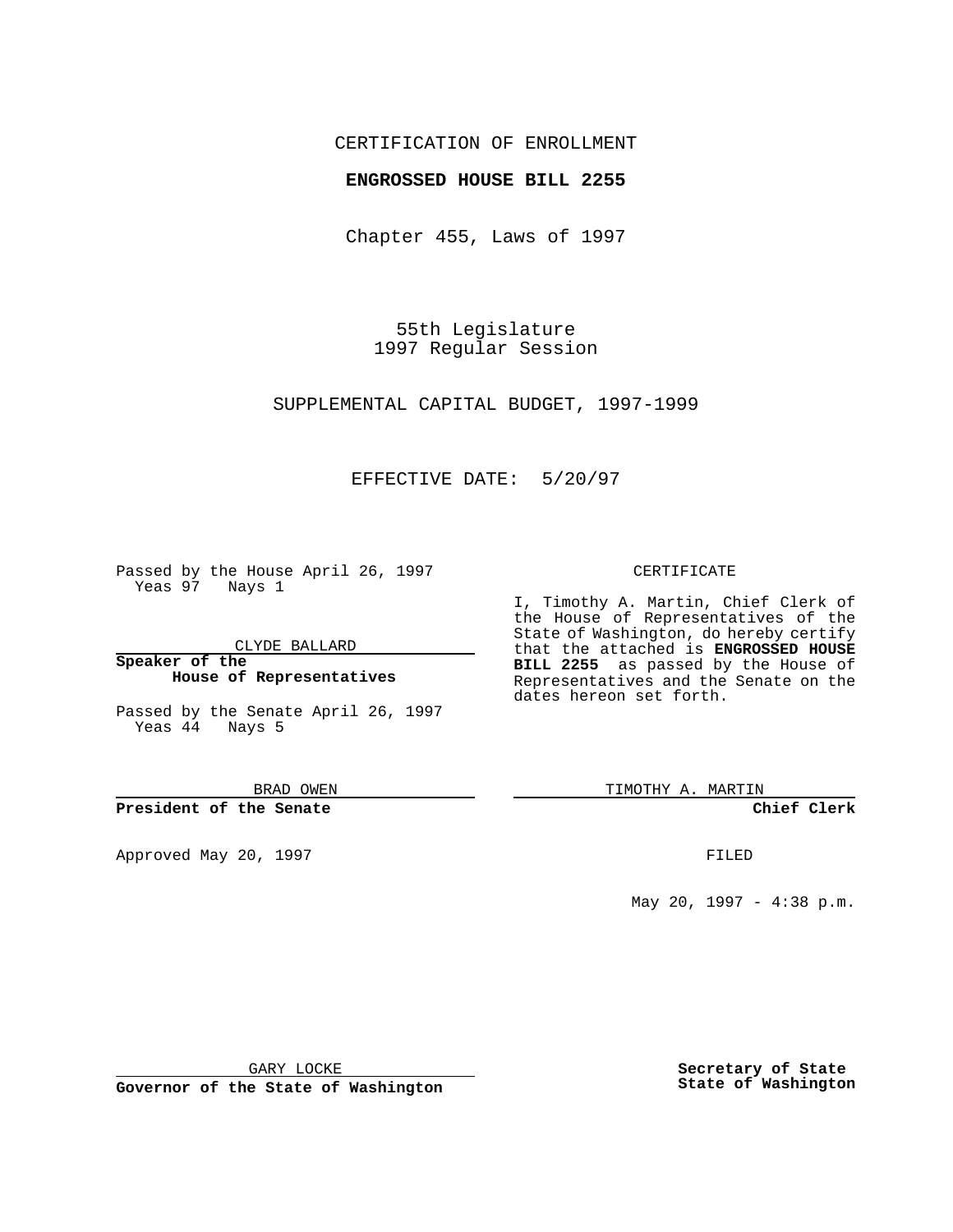## **ENGROSSED HOUSE BILL 2255** \_\_\_\_\_\_\_\_\_\_\_\_\_\_\_\_\_\_\_\_\_\_\_\_\_\_\_\_\_\_\_\_\_\_\_\_\_\_\_\_\_\_\_\_\_\_\_

\_\_\_\_\_\_\_\_\_\_\_\_\_\_\_\_\_\_\_\_\_\_\_\_\_\_\_\_\_\_\_\_\_\_\_\_\_\_\_\_\_\_\_\_\_\_\_

Passed Legislature - 1997 Regular Session

**State of Washington 55th Legislature 1997 Regular Session**

**By** Representatives Sehlin, Sullivan and D. Sommers; by request of Governor Locke

Read first time 03/15/97. Referred to Committee on Capital Budget.

1 AN ACT Relating to the capital budget; amending 1997 c . . . (SSB 2 6063) s 123 (uncodified); adding new sections to 1997 c  $\ldots$  (SSB 6063); creating a new section; making appropriations and authorizing expenditures for capital improvements; and declaring an emergency.

BE IT ENACTED BY THE LEGISLATURE OF THE STATE OF WASHINGTON:

 NEW SECTION. **Sec. 1.** A supplemental capital budget is hereby adopted and, subject to the provisions set forth in this act, the several dollar amounts hereinafter specified, or so much thereof as shall be sufficient to accomplish the purposes designated, are hereby appropriated and authorized to be incurred for capital projects during the period ending June 30, 1999, out of the several funds specified in this act.

 NEW SECTION. **Sec. 2.** A new section is added to 1997 c . . . (SSB 6063) to read as follows:

**FOR THE DEPARTMENT OF COMMUNITY, TRADE, AND ECONOMIC DEVELOPMENT**

 **Housing assistance, weatherization, and affordable housing programs (88-5-015)**

 The appropriation in this section is in addition to and subject to the conditions and limitations of the appropriation in section 108, chapter... (Substitute Senate Bill No. 6063), Laws of 1997.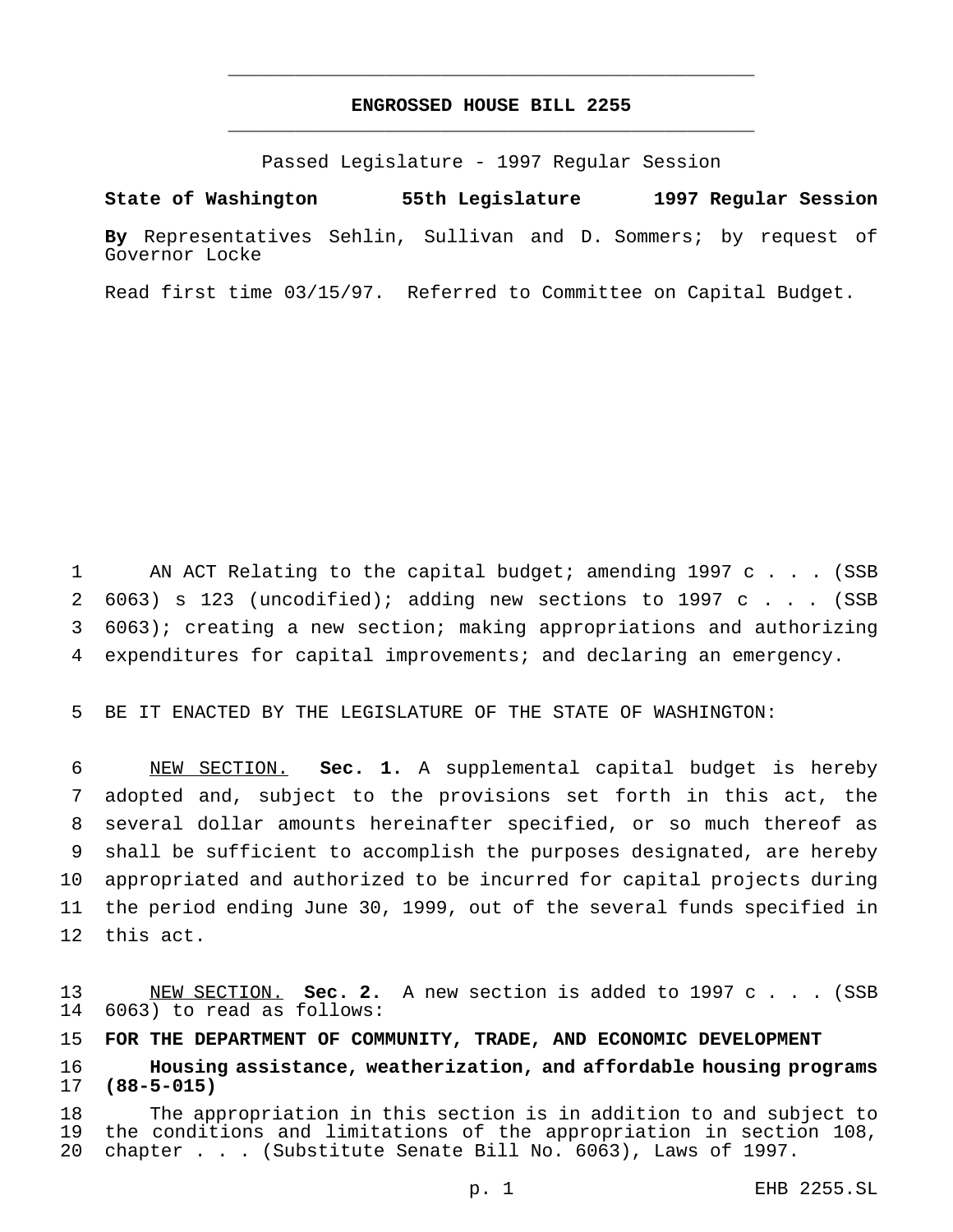|    | Appropriation:<br>St Bldg Constr Acct--State $\cdot \cdot \cdot \cdot$ \$ 4,700,000 |          |
|----|-------------------------------------------------------------------------------------|----------|
| 4  | Prior Biennia (Expenditures) \$<br>Future Biennia (Projected Costs) \$              | $\Omega$ |
| -5 | TOTAL \$ 4,700,000                                                                  |          |

 NEW SECTION. **Sec. 3.** A new section is added to 1997 c . . . (SSB 6063) to read as follows:

## **FOR THE DEPARTMENT OF COMMUNITY, TRADE, AND ECONOMIC DEVELOPMENT**

 **Community Services Facilities Program:** For grants to nonprofit community-based family service organizations to assist in acquiring, developing, or rehabilitating buildings **(98-2-007)**

 The appropriation in this section is in addition to and subject to 14 the conditions and limitations of the appropriation in section 122,<br>15 chapter . . . (Substitute Senate Bill No. 6063), Laws of 1997. chapter... (Substitute Senate Bill No. 6063), Laws of 1997.

| 16<br>17 | Appropriation:<br>St Bldg Constr Acct--State $\cdot \cdot \cdot \cdot$ \$<br>700,000 |
|----------|--------------------------------------------------------------------------------------|
| 18<br>19 | Prior Biennia (Expenditures) \$<br>Future Biennia (Projected Costs) \$<br>$\Omega$   |
| 20<br>21 | 700,000<br>$\text{TOTAL}$ $\S$                                                       |

**Sec. 4.** 1997 c . . . (SSB 6063) s 123 (uncodified) is each amended 23 to read as follows: to read as follows:

# 24 **FOR THE DEPARTMENT OF ((<del>COMMUNITY, TRADE, AND ECONOMIC DEVELOPMENT</del>))<br>25 ECOLOGY ECOLOGY**

## **Public Participation Grants**

 The appropriation in this section is provided solely for the department to administer the public participation grant program pursuant to RCW 70.105D.070. In administering the grant program, the department shall award grants based upon a state-wide competitive process each year. Priority is to be given to applicants that demonstrate the ability to provide accurate technical information on complex waste management issues. Amounts provided in this section may not be spent on lobbying activities.

| 35<br>36       | Appropriation:<br>Local Toxics Control Account--                       |                      |
|----------------|------------------------------------------------------------------------|----------------------|
| 37             | State $\ldots$ $\Im$                                                   | 435,000              |
| 38<br>39<br>40 | Prior Biennia (Expenditures) \$<br>Future Biennia (Projected Costs) \$ | $\Omega$<br>$\Omega$ |
| 41             | TOTAL S                                                                | 435,000              |

 NEW SECTION. **Sec. 5.** A new section is added to 1997 c . . . (SSB 6063) to read as follows:

# **FOR THE DEPARTMENT OF GENERAL ADMINISTRATION**

 **Heritage Park**: To complete the construction work necessary to establish the arc of statehood and related in-water work **(98-2-003)**